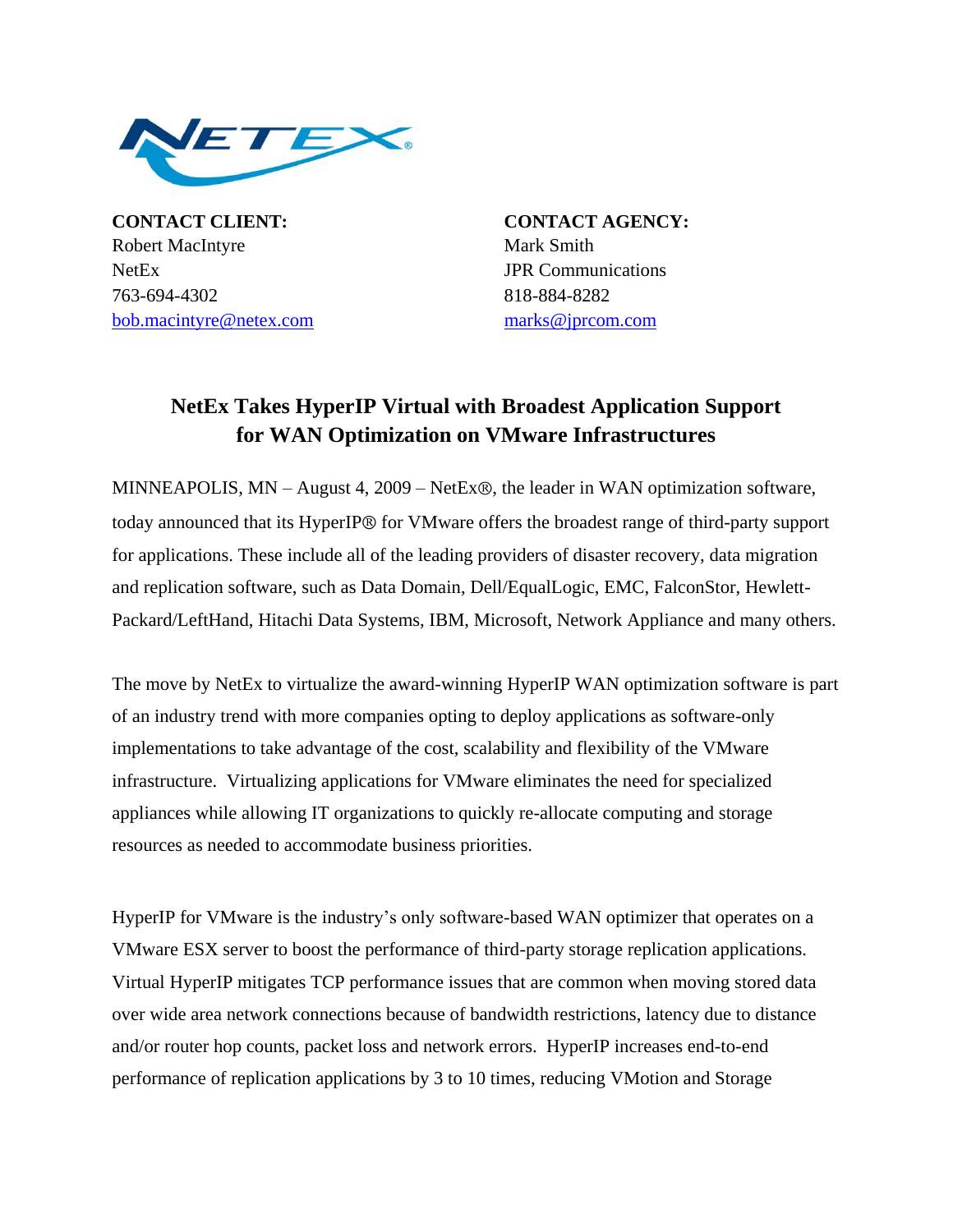NetEx was one of the early adopters in recognizing the impact of the virtual infrastructure, how it could benefit IT operations, and speed up data migration and replication operations when combining HyperIP for VMware with data movement applications from top tier IT storage vendors. VMware has enhanced the ESX infrastructure by redesigning the Hypervisor to support multiple cores, opening the way for all applications to be offered as virtualized pure software plays and eliminating the need for expensive appliances and expensive IP network upgrades.

"The industry is clearly undergoing a paradigm shift to new virtual platforms and more vendors are taking their applications that have been deployed as specialized hardware-based appliances and moving those applications to the virtualized infrastructure making it more affordable for end users to affordably acquire top tier technology," said Robert MacIntyre, Vice President, Business Development and Marketing at NetEx. "The trend toward virtualization is leaving the WAN optimization appliance vendors out in the cold as the market is moving away from the hardwarebased appliance to virtual applications with the functionality in software. Those vendors are trying to sell a solution that the industry doesn't need and is moving rapidly in the other direction."

The applications supported by HyperIP for VMware include: DataCore AIM, Data Domain Replicator Software; Avamar, SRDF Adaptive Copy, SRDF/DM, SRDF/A (DMX), Centera Replicator, and Celerra Replicator, RecoverPoint CRR and DL3D from EMC; Dell/EqualLogic PS Series Replication; FalconStor Software's IPStor, Disksafe and FileSafe; HP/Lefthand Networks SANiQ; TrueCopy for iFCP from HDS; IBM Tivoli Storage Manager and Global Mirror (FCIP), Microsoft NetBios and Data Protection Manager; SnapMirror and SnapVault from NetApp; NSI DoubleTake; DataGuard, DB Rsync and Streams from Oracle; SANRAD Global Data Replication; Softek Replicator; NetBackup, ReplicationExec and Volume Replicator by Symantec; Veeam Replication; and VMware VMotion. In addition, HyperIP fully supports WAN optimization for the industry standard FTP and iSCSI protocols.

bandwidth between data centers or branch offices up to OC12 rates.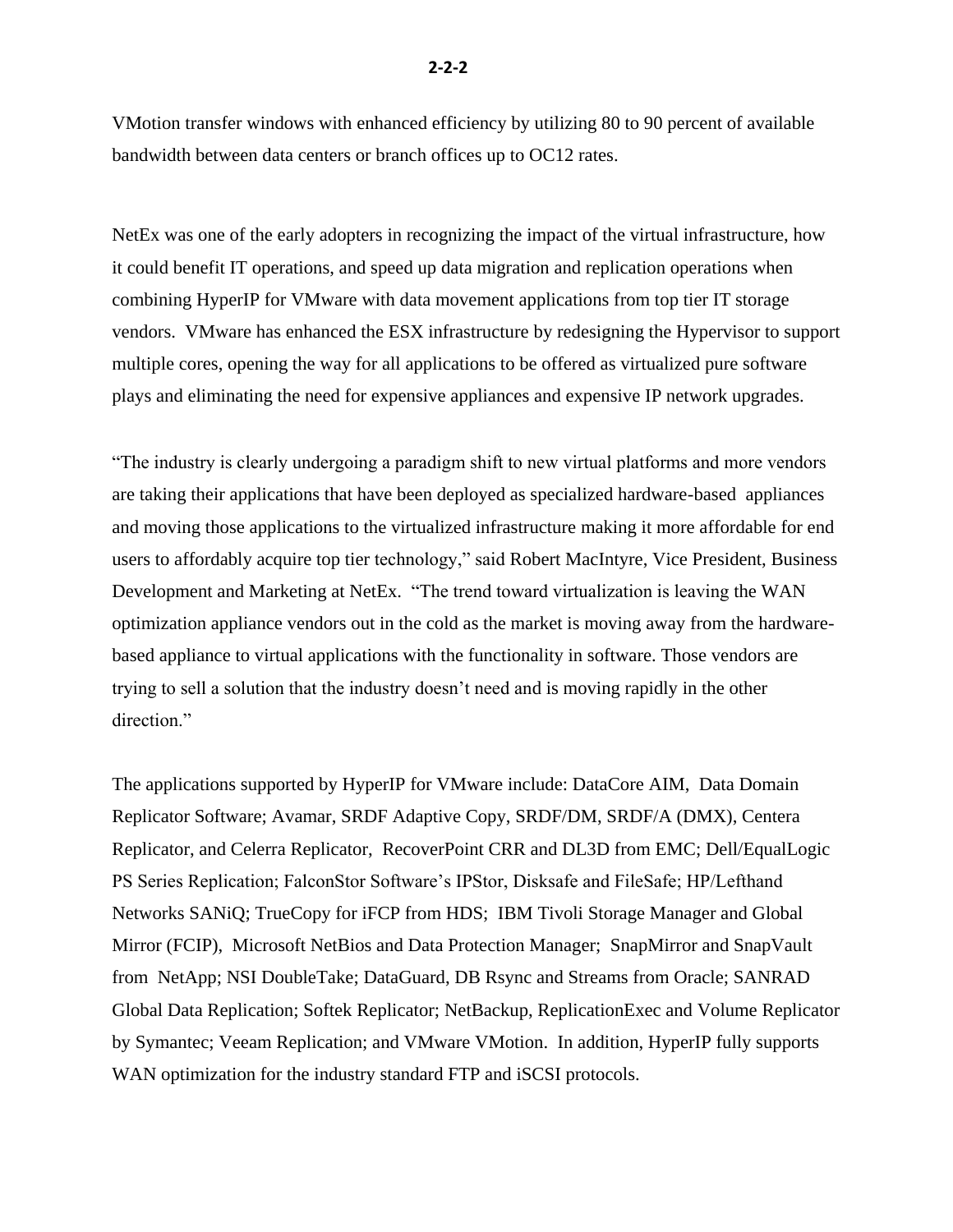"Virtual infrastructures are an integral part of today's IT environment making it essential for replication, migration and backup applications to move data quickly and efficiently over WANs to wherever it is needed to keep businesses running. That is why it's important to have a partner like NetEx that enables a multitude of applications to operate over existing IP WANs and eliminating the need for IP upgrades," said Volker Wester, managing director at Cristie Germany.

HyperIP for VMware optimization software is downloadable for a free 10-day trial at the following sites:

- [http://www.netex.com](http://www.netex.com/)
- <http://www.vmware.com/appliances/directory/va/155643/download>
- <http://www.triangle.ie/hyperip.htm>
- $\bullet$  <http://www.hyperip.de/>

Pricing for HyperIP for VMware starts at \$2,000.

Resellers interested in adding HyperIP for VMware as part of their solutions for VMware should contact NetEx at <http://www.netex.com/partners/become-a-partner>.

## **About NetEx**

Formed in 1999 as a spin-off of Storage Technology Corporation (StorageTek®), privately-held NetEx is providing the world's fastest WAN optimization software in the industry, along with guaranteed data delivery, for over 20 years to more than 100 of the world's largest and most sophisticated organizations, including some of the most prestigious providers of financial, transportation and telecommunications services and government entities. Customers include BP, Telstra, NTT, Verizon, BellSouth, Qwest, Royal Bank of Scotland Group, LloydsTSB, NDC Health, IRS, American, Lufthansa, Northwest, United Airlines and Kellogg. As a VMware Technology Alliance Partner, NetEx's HyperIP WAN optimizer software has demonstrated impressive performance numbers for supercharging VMware applications worldwide. For more information about NetEx, NetEx/IP or HyperIP, visit *[www.netex.com](http://www.netex.com/)* or call +1-763-694-4300.